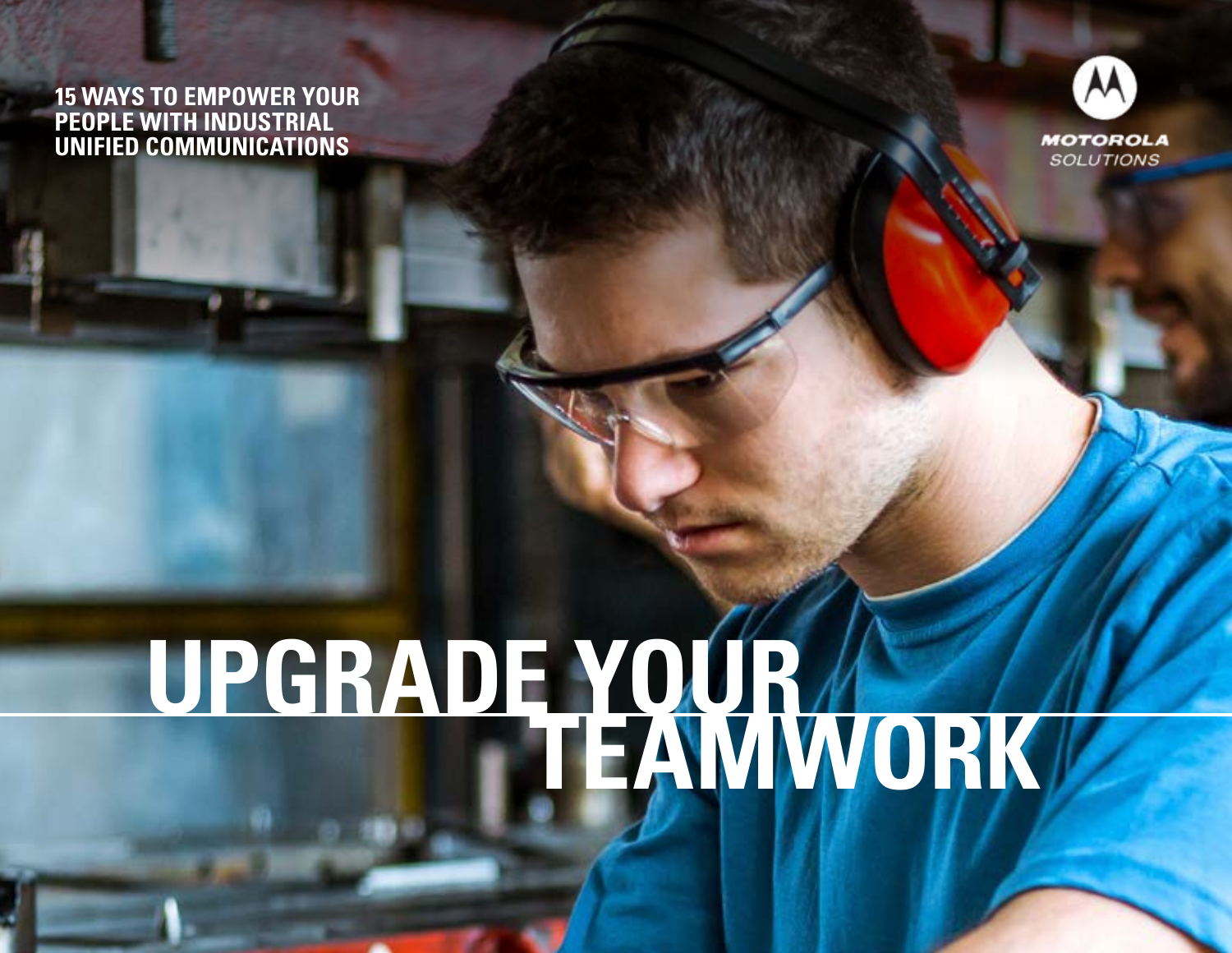**FOR MOMENTS WHEN PLANT PRODUCTIVITY, UPTIME, SAFETY AND SECURITY ARE ON THE LINE.**

UPGRADE YOUR TEAM PROPERTY.

61460

614 608

 $+173$ 

2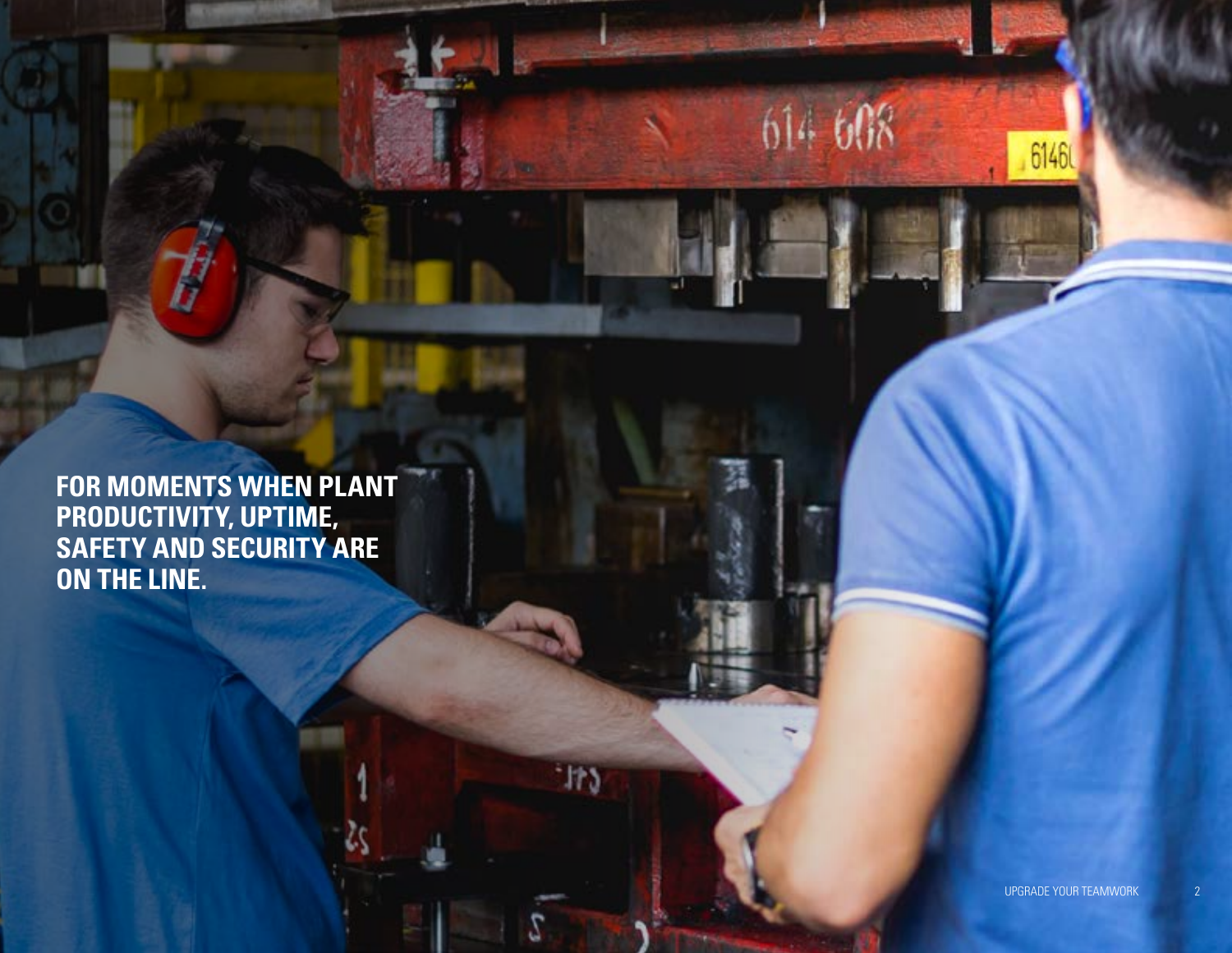If you work in manufacturing, your The solution should be simple: invest service to the state of the state of the state of the state of the state of the state of the state of the state of the state of the state of the stat teams will be feeling the pressure right now.

Industry leaps like mass customization and trends like 'just in time' have inflated your customers' expectations and driven up the competition, and as a result, your people are working harder than ever to keep up.

The solution should be simple: invest in smarter machines, hire more people. But it's easier said than done: machines are expensive, skilled manufacturers are scarce, and expanding your operation is a huge, risky undertaking.

So how do you meet growing demands without blowing up your costs (and your payroll)?

# **MANUFACTURERS:**<br>THE PRESSURE'S ON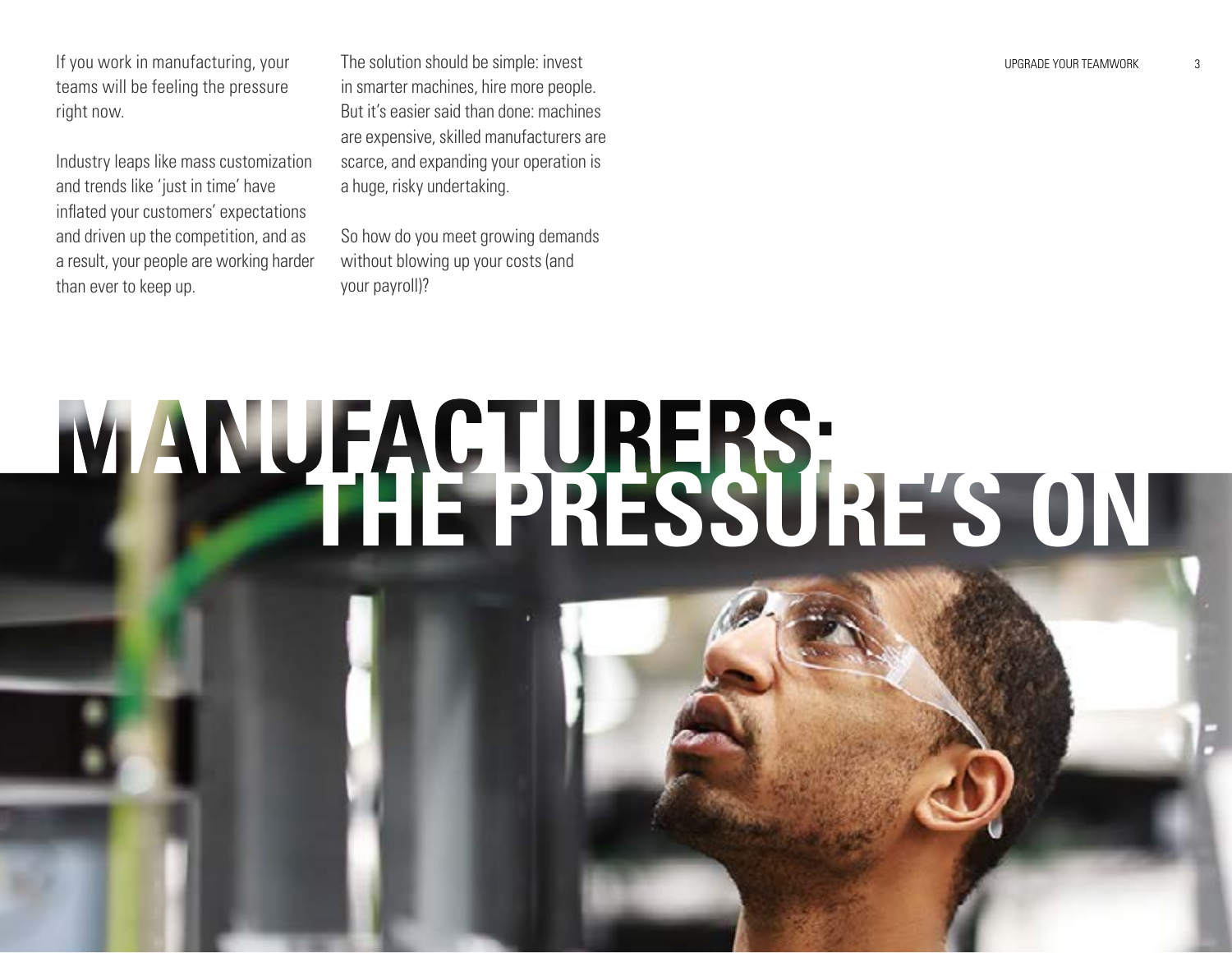#### **THE RISE OF 'SMART' MANUFACTURING**

throughout the product lifecycle, with the goal of creating flexible manufacturing processes that respond rapidly to changes in demand. According to Gartner, while it's encouraging that 91% of the participants in a 2018 survey on digitizing manufacturing operations are pursuing a smart manufacturing strategy, it is not a pursuit without hurdles.<sup>1</sup> It requires synchronizing everything (people, method, materials, machines, and information) to drive flow.

1[.](http://www.synchrono.com) Gartner, May 7, 2018 "Harvest the Value of Smart Manufacturing in the Supply Chain, Not the Factory" 2. https://www2.deloitte.com



#### **KEY DRIVERS OF MANUFACTURING**  Smart Manufacturing is about leveraging information<br> **EOMPETITIVENESS TODAY:**

- **1** Talent
- **2** Cost containment
- **3** Productivity
- 4 Supplier network<sup>2</sup>

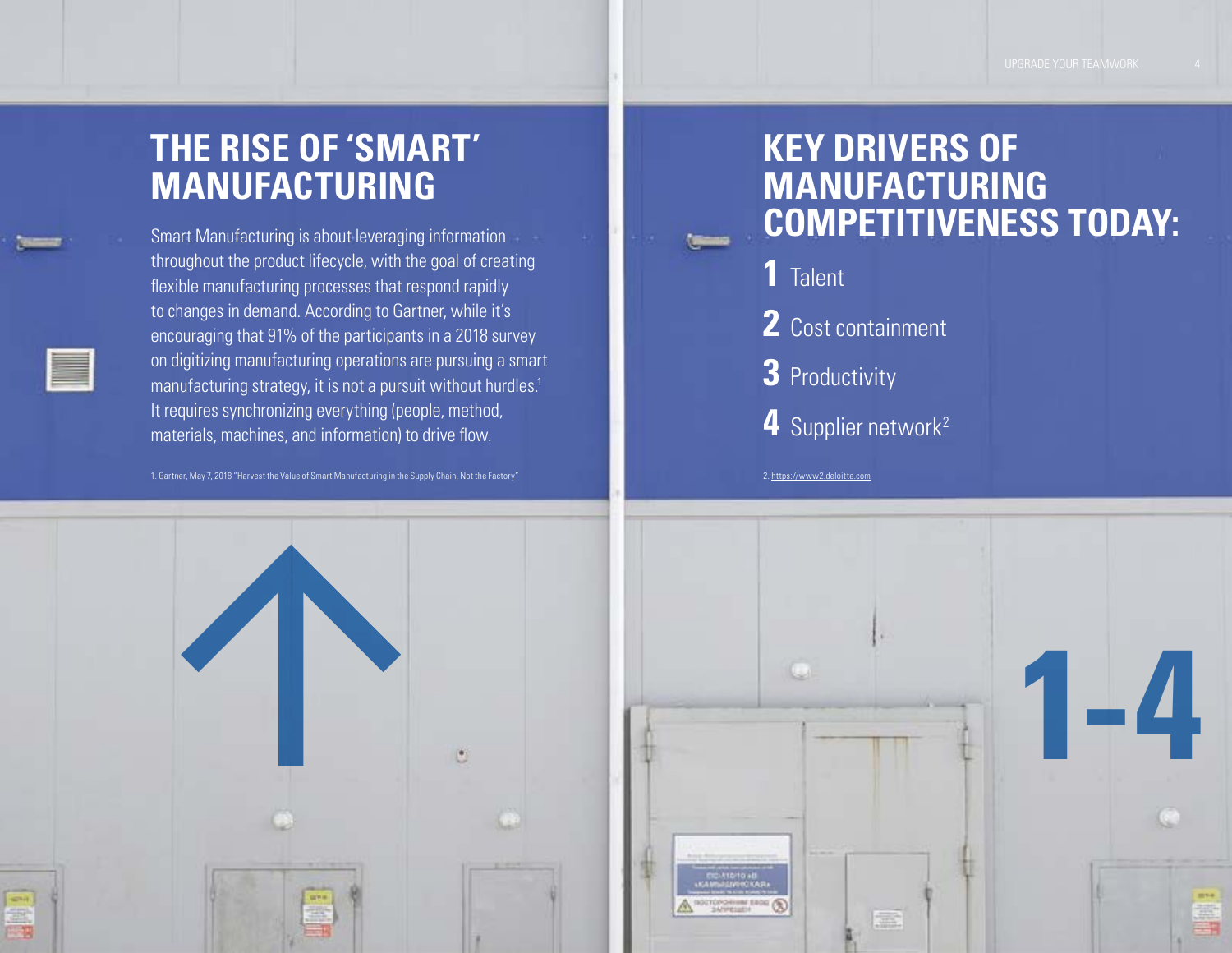# **THE SOLUTION: BETTER-CONNECTED PEOPLE**

**YOUR PEOPLE ARE THE HEART OF YOUR MANUFACTURING OPERATIONS. EVERY DAY YOU RELY ON THEM TO:**

- Measure, grade and feed raw materials into your production machinery with precision.
- Operate and monitor your sensitive production-line equipment.
- Assemble products on your production line with the care they deserve.
- Ensure finished goods get fed into the distribution network effectively.
- Keep your plants secure and your people safe.
- Ensure maximum uptime, all the time.

Put together, it's people who keep your plant operations up and running.

UPGRADE YOUR TEAM OF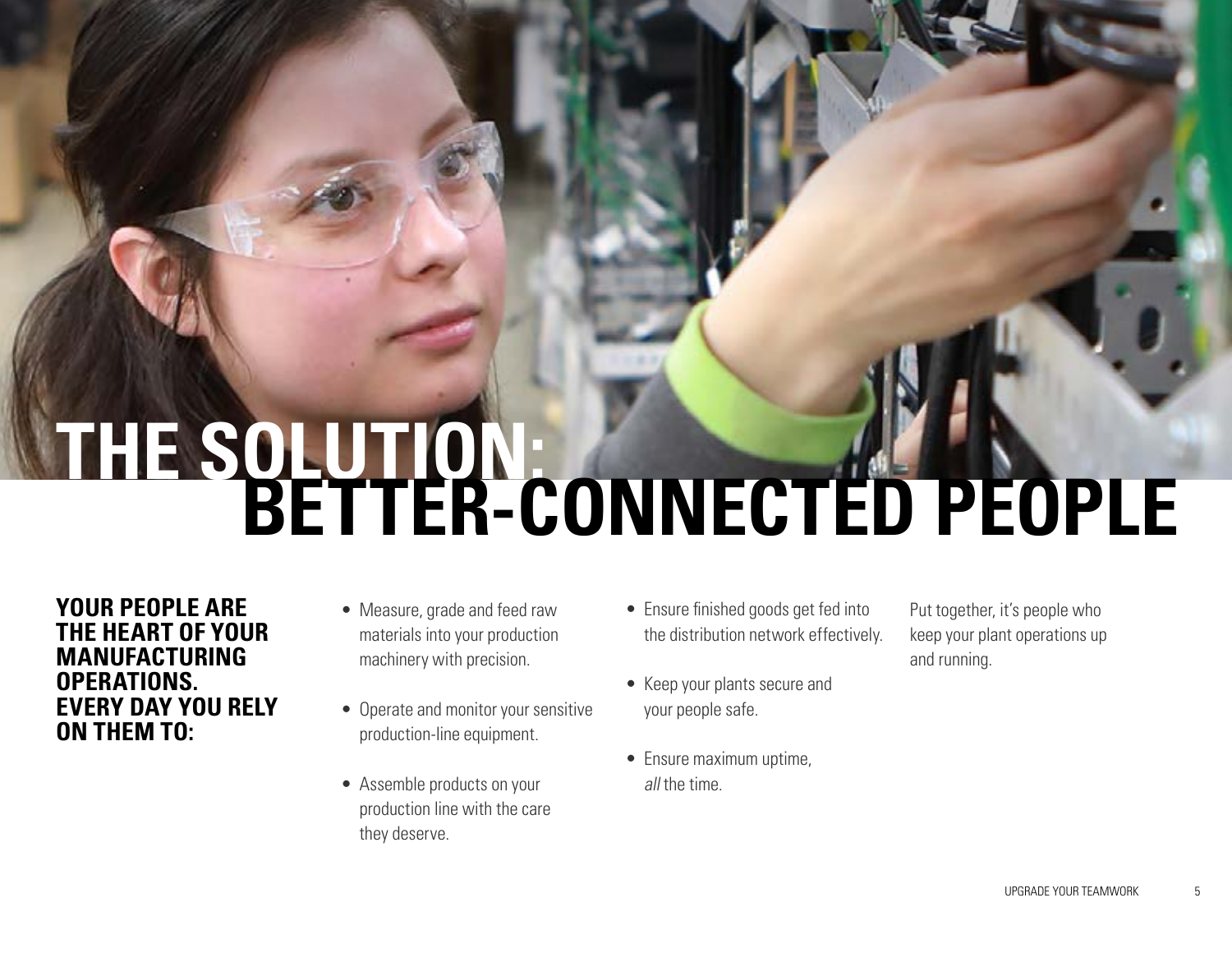That's why workforce communications really are the lifeline of your business. Technologies like two-way radios bring your people closer together, break down silos, increase worker visibility and safety, and ensure critical information gets through when it's needed.

They're one of the biggest reasons your people are able to adapt to changing conditions and emerging trends. Which is why empowering your teams with industrial unified communications is one of the smartest moves you could make right now…

### **YOUR MACHINES CAN'T DO IT ALONE**

UPGRADE YOUR TEAMWOF

6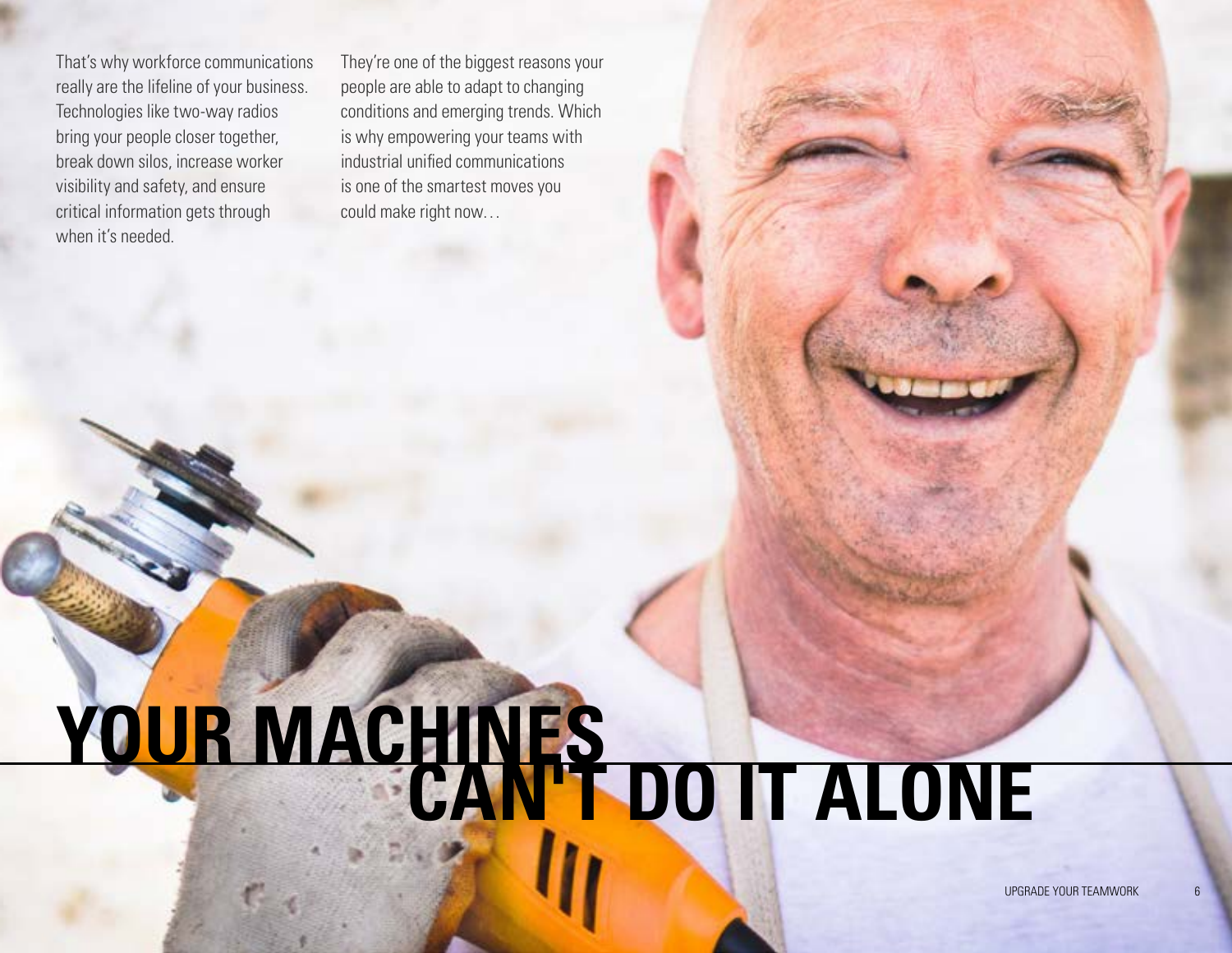#### **TWO-WAY RADIOS: STILL THE FIRST CHOICE FOR MANUFACTURERS**

45% of manufacturers use two-way radios more than any other plant-communication technology.3

3. [https://www.motorolasolutions.com/content/dam/msi/docs/solutions/manufacturing/](https://www.motorolasolutions.com/content/dam/msi/docs/solutions/manufacturing/lacr-2017-manufacturing-survey-report.pdf) [lacr-2017-manufacturing-survey-report.pdf](https://www.motorolasolutions.com/content/dam/msi/docs/solutions/manufacturing/lacr-2017-manufacturing-survey-report.pdf)

4. [https://www.motorolasolutions.com/en\\_xl/products/mototrbo-story.html](https://www.motorolasolutions.com/en_xl/products/mototrbo-story.html)



#### **INTRODUCING MOTOTRBO™**

MOTOTRBO™ digital radios enable you to connect teams at any facility. That way, your production and engineering teams can connect directly with their counterparts at other locations.<sup>4</sup>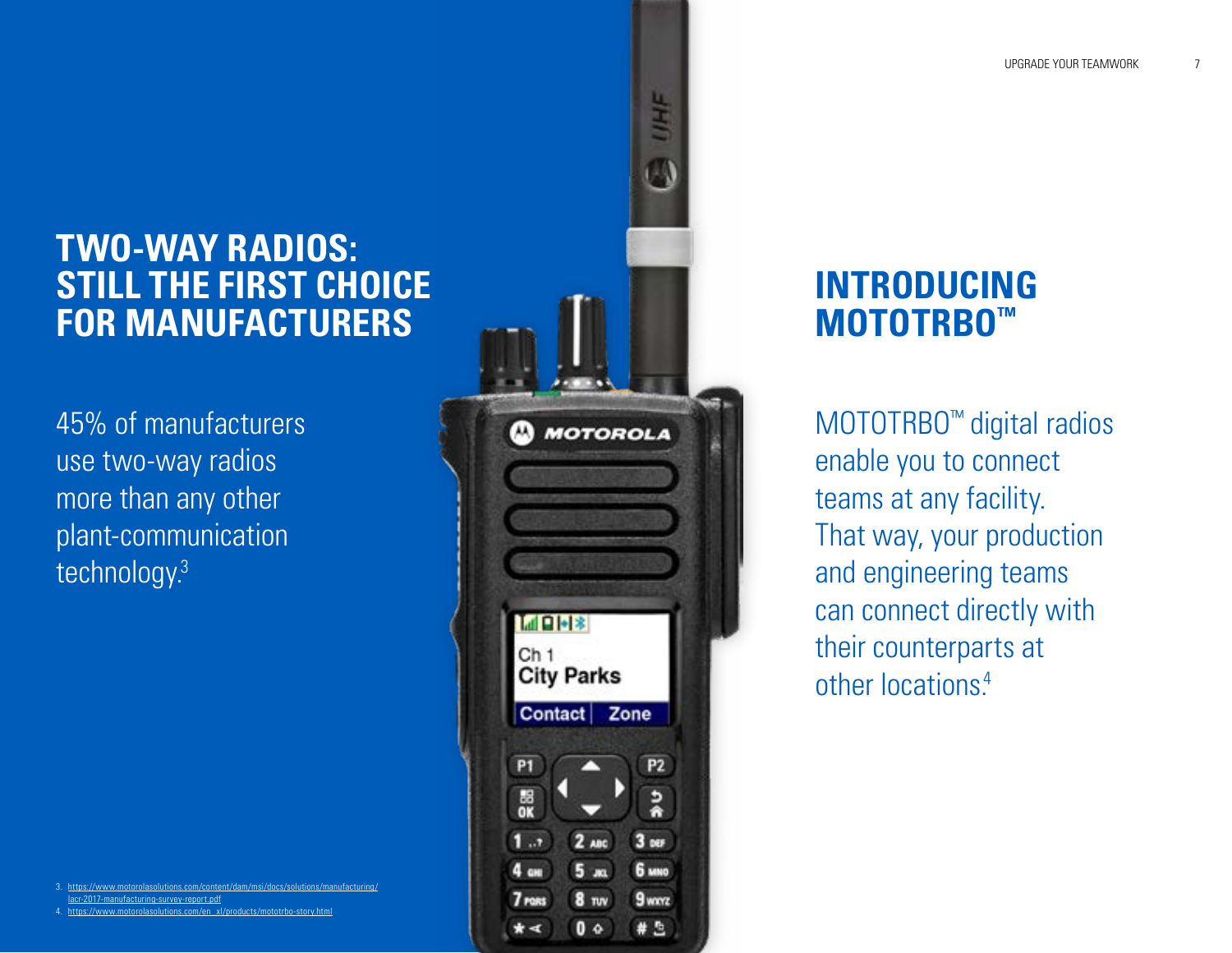Two-way communications have seamless, instant communication states are all that the seamless of the seamless of the seamless of the seamless of the seamless of the seamless of the seamless of the seamless of the seamless o come a long way since the radios you bought a decade ago.

Today's digital systems combine hardware, software, radio and broadband technology to deliver and data access across the entire manufacturing plant.

So you can connect your teams seamlessly, and reach everyone and everything in your facility, within seconds. 8

### **THE POWER OF INDUSTRIAL UNIFIED COMMUNICATIONS**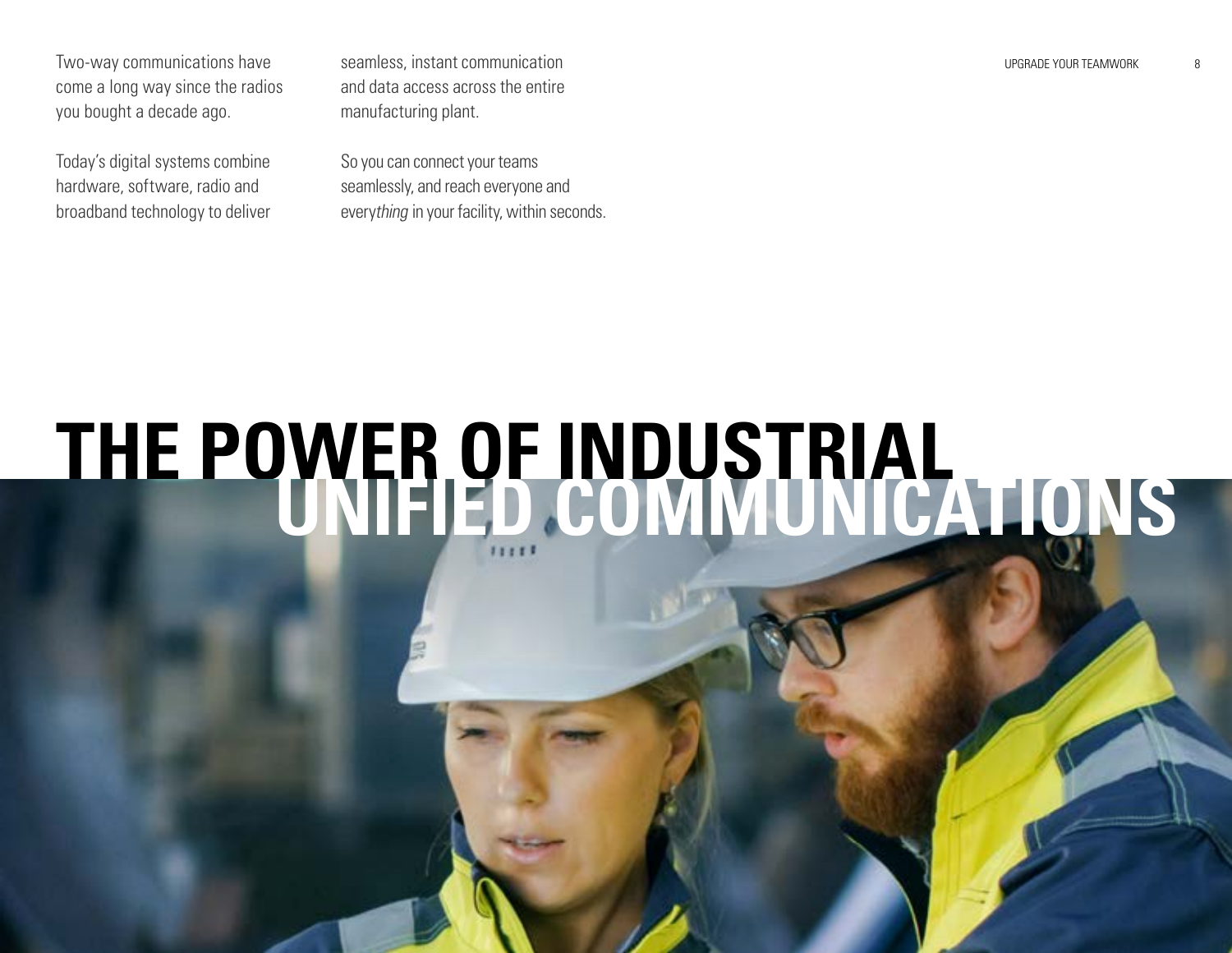It's a cost-effective, quick-to-implement solution for meeting growing demands, while getting more out of your existing workforce and plant.

There are 15 ways to empower your teams with industrial unified communications, and they fall under three core areas of manufacturing:

We'll go through each of them in this guide, so you'll be ready to advance your team communications the second you've finished reading.

**Let's go.**

### $\rightarrow$  PRODUCTIVITY

### $\rightarrow$  UPTIME  $\rightarrow$  SAFETY AND SECURITY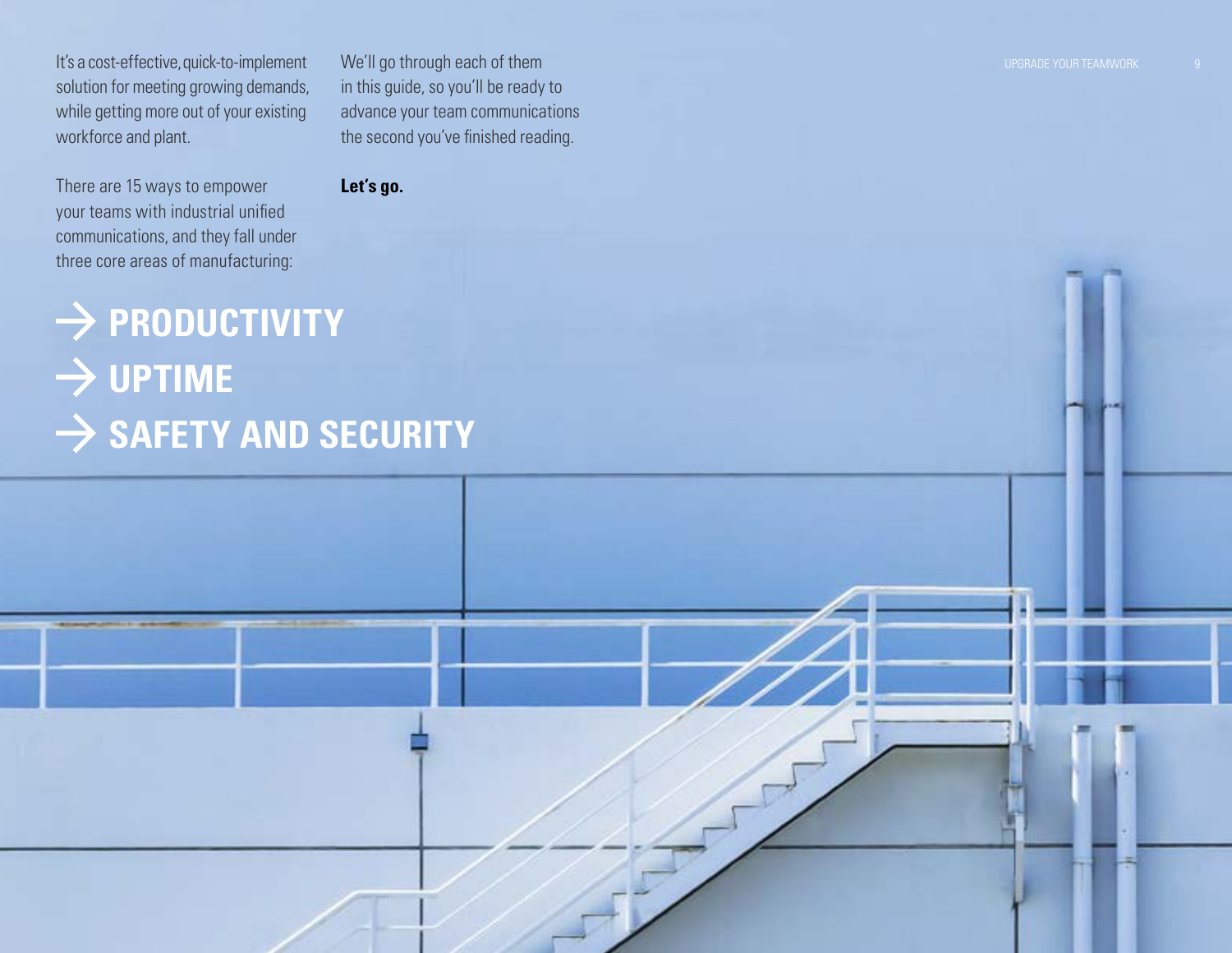# **PRODUCTIVITY**

**RISING CUSTOMER DEMANDS AND EXECUTIVE PRESSURES MEAN YOU'RE NOW EXPECTED TO MANUFACTURE AND DELIVER PRODUCTS FASTER THAN EVER.**

But simply 'working faster' can be dangerous without also 'working smarter'. Here's how to work both faster and smarter with industrial unified communications:

UPGRADE YOUR TEAM OF TEAM OF TEAM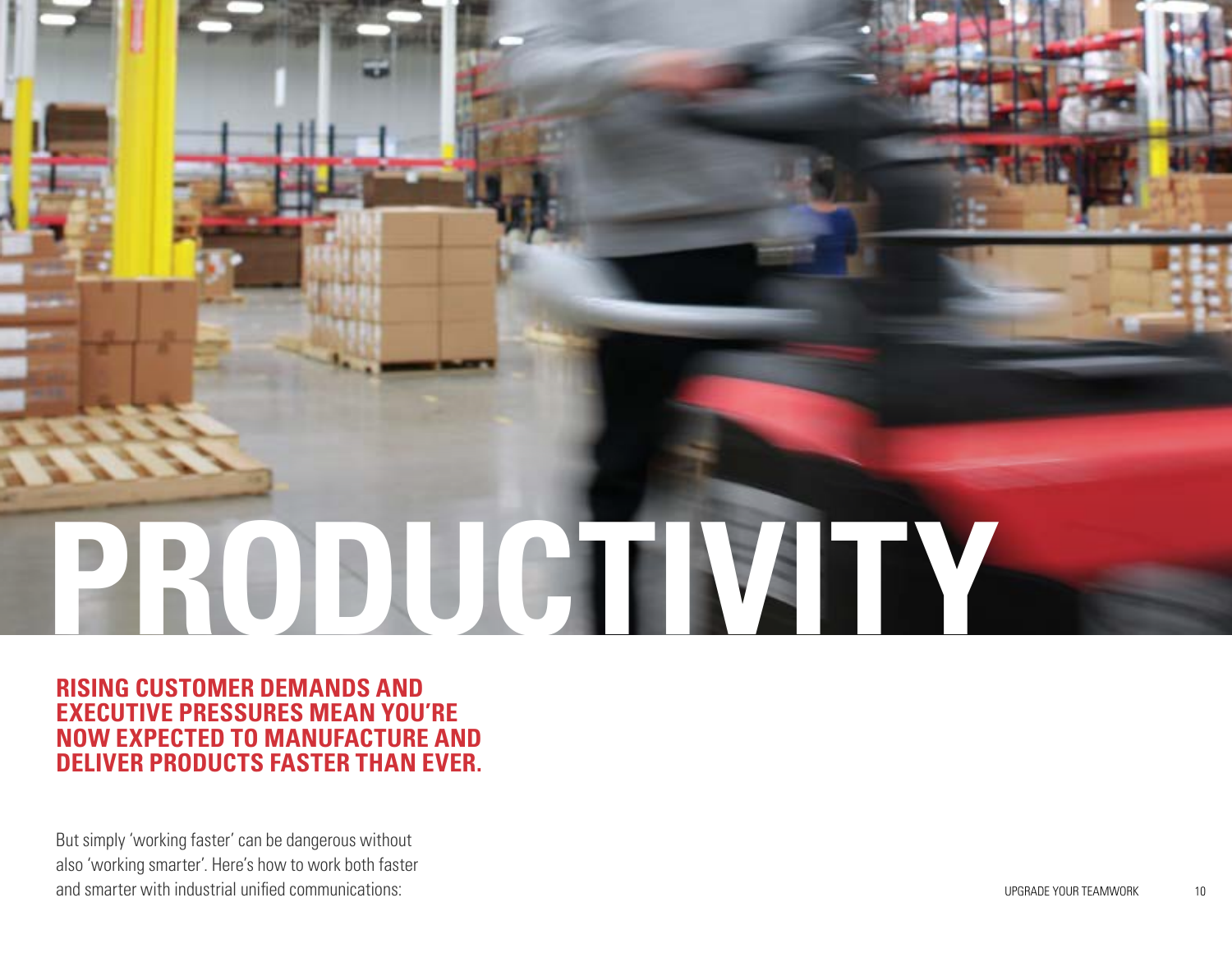### 01. **voice APPS** 04. **VOICE APPS**

Apps like push-to-talk, voice dispatch, IP telephony with data, and comprehensive voice and data give you the freedom to select a specialized device for each employee without the need for central control.

#### **02.** WORK ORDER<br>MANAGEMENT 05. **WORK ORDER TICKET MANAGEMENT**

Work-order-ticket-management apps let you manage your teams' workflows via their radios. It means your mobile workers can notify dispatch when jobs are done, so you can track, analyze and improve cycle times.



Indoor-location tracking means your people can locate everyone and everything in your facility within seconds, thanks to Bluetooth-powered iBeacons placed around your facility.

## **GPS INTEGRATION**

This helps you locate your mobile and portable assets, like the trucks going in and out of your facility. For added visibility, you can combine it with Google Earth and satellite, hybrid and street-level maps.

#### **PUSH-TO-TALK WORKGROUP COMMUNICATIONS**

WAVE eliminates the barriers between communication systems so your teams can collaborate seamlessly, whether they're on smartphones, tablets, PCs or radios. It also gives you worldwide access to plants, offices and even customers, thanks to internetenabled mobile solutions.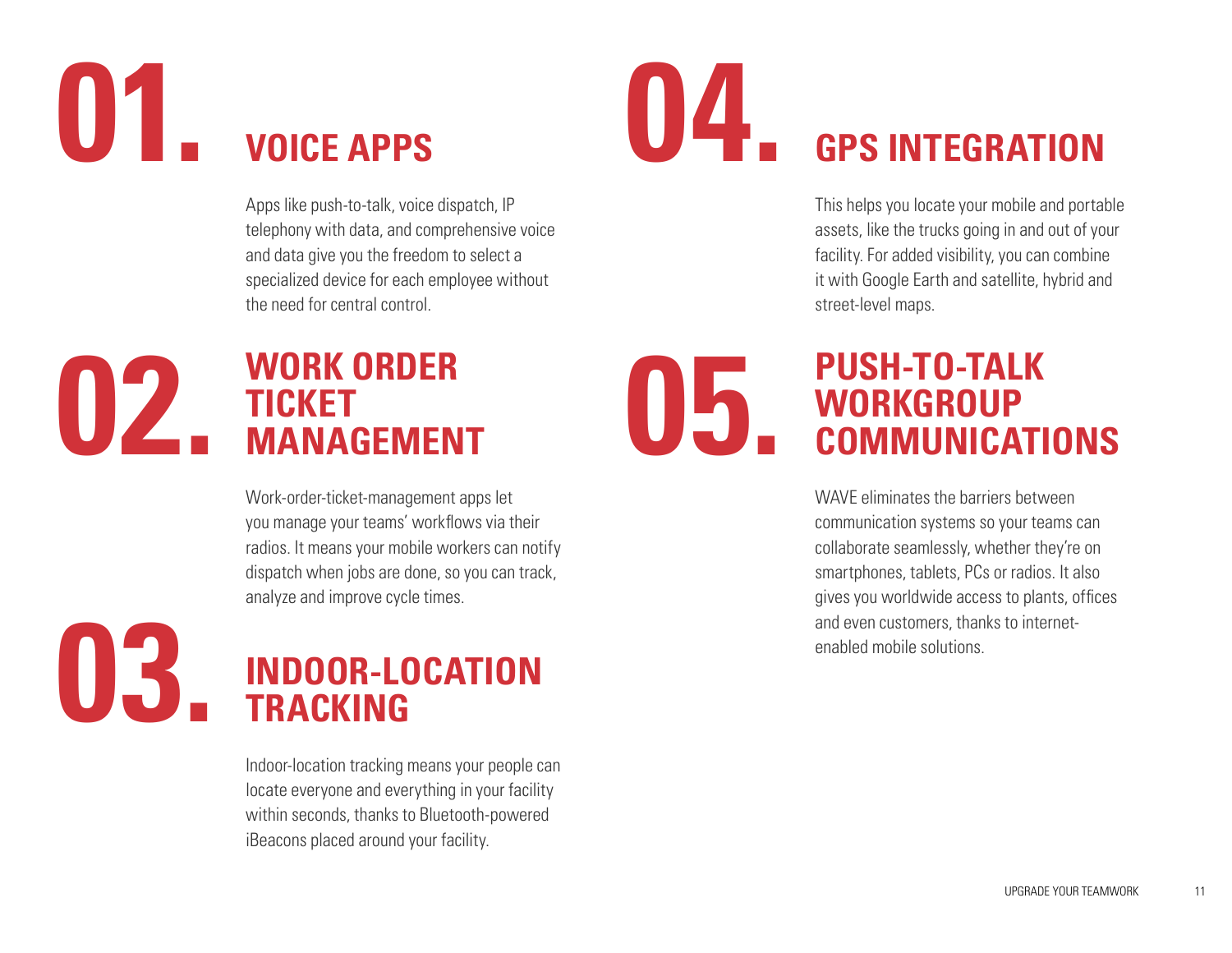

**UPTIME IN MANUFACTURING IS ABOUT PREVENTING COSTLY STOPPAGES AT THE EARLIEST POSSIBLE OPPORTUNITY, AND PREVENTING DELAYS AT THE CONSUMER END TO ENSURE THE BEST EXPERIENCES.**

Here's how industrial unified communications helps you tick both of those boxes: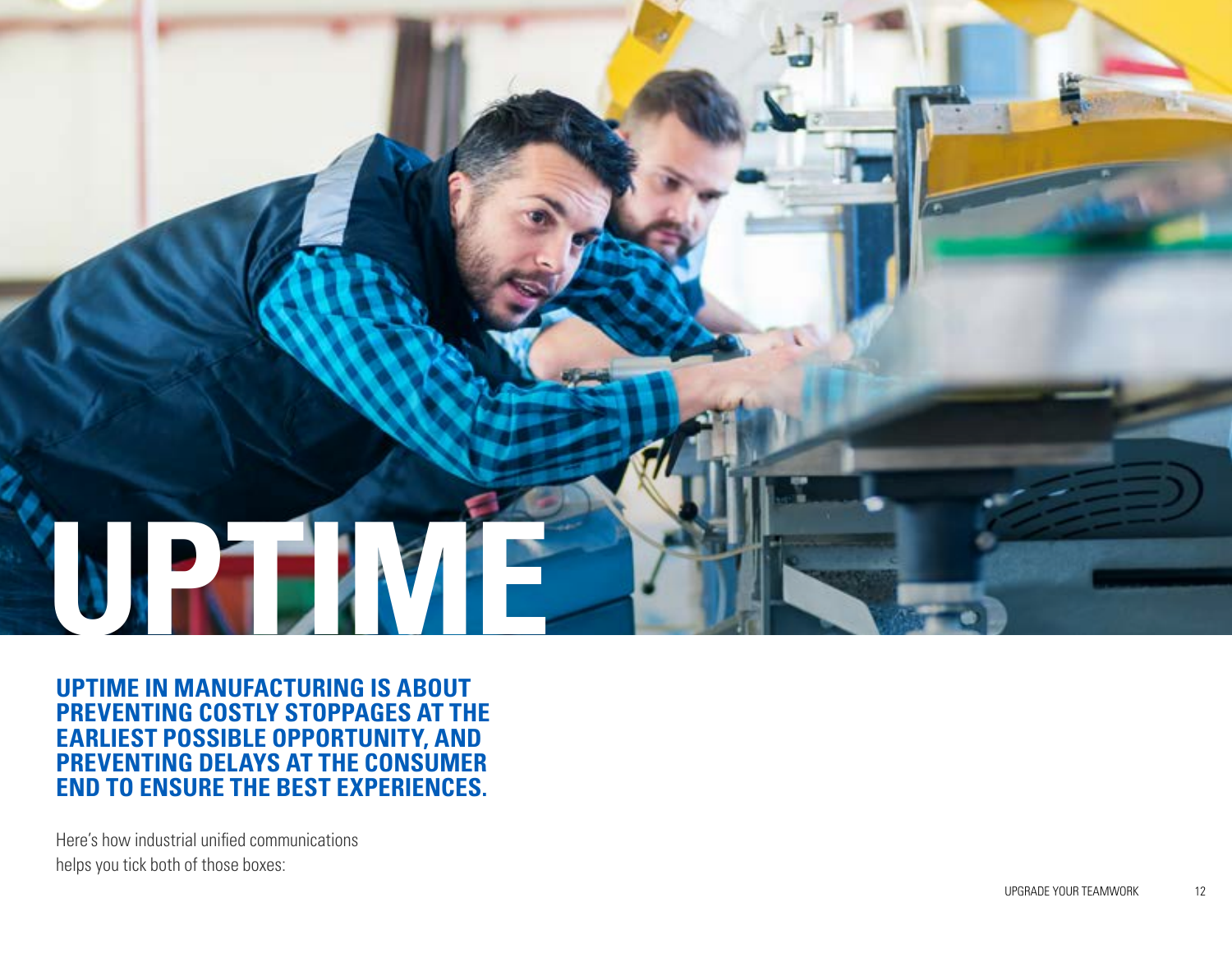#### 06. NOISE CANCELLATION **NOISE CANCELLATION**

Today's digital radios can reduce background noise and automatically adjust volume to match plant noise levels. That way, your team members don't have to wait for quiet times to communicate with one another.

# UY<sub>-SCADA</sub>

SCADA Remote Terminal Units integrate seamlessly across your entire radio network, so your teams can leverage your current infrastructure for powerful process automation and more expansive communication capabilities.

#### **07.** FLEET MANAGEMENT 10 **FLEET MANAGEMENT**

Fleet management apps let you track your teams' vehicle data, including current location and speed. They also let you monitor route and schedule adherence, fuel consumption, ignition status and a whole bunch of other things, for maximum insight.

#### **08. TEXT MESSAGING AND EMAIL**

You can even send texts and emails to radios now. And not just from phones – from tablets and even desktop computers. It means your teams can receive equipment and status alerts from a range of sources, and notify technicians from a single interface.

#### **SYSTEM MONITORING**

System Monitoring apps let your people check radio network failures, get real-time workflow status alerts by SMS or email, record calls, and analyze any radio congestions. They also offer live diagnostics.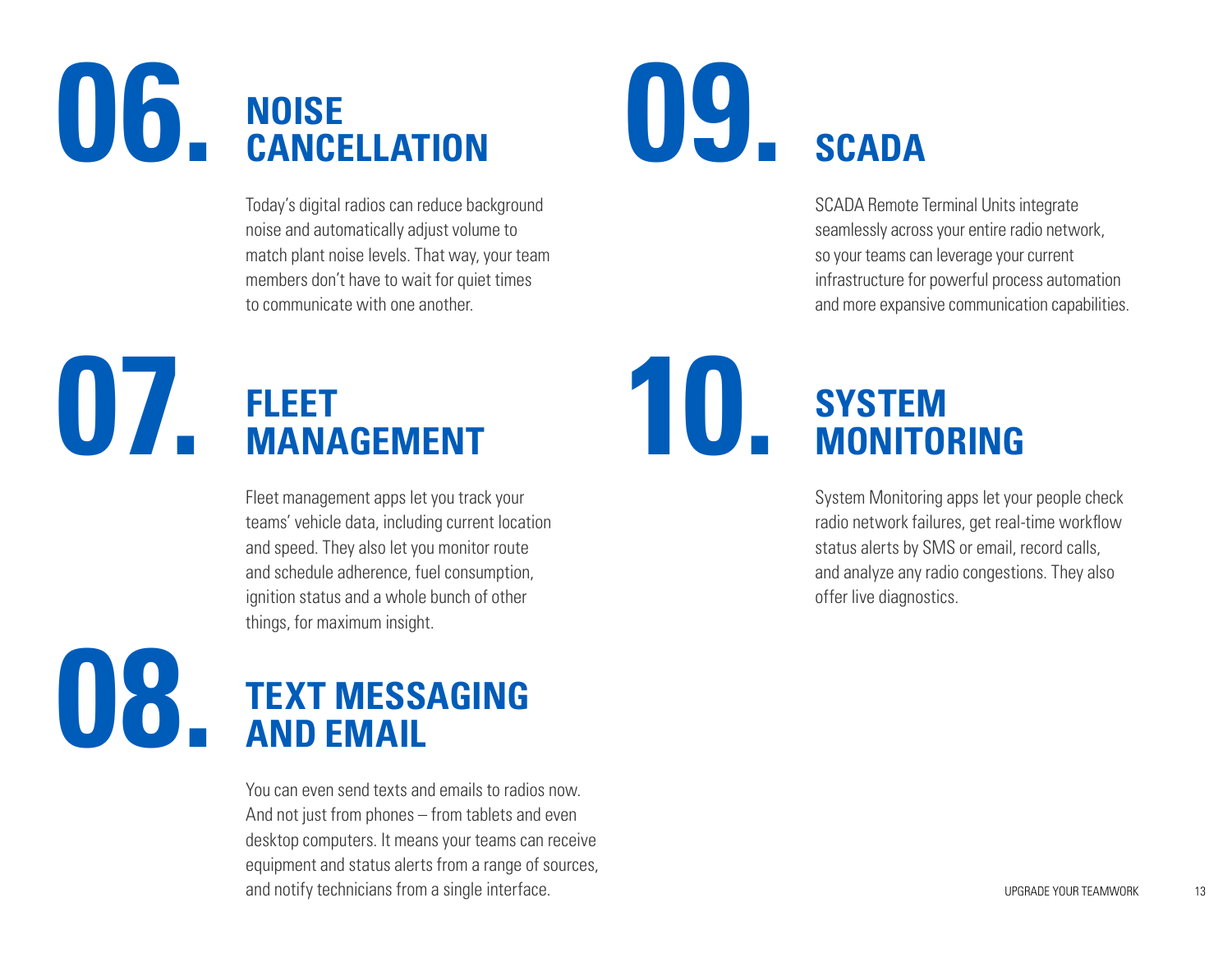# **SECURITY SAFETY AND**

**KEEPING YOUR PLANT AND PEOPLE SAFE AND SECURE IS HARD – THERE ARE MORE DEVICES ON THE PLANT FLOOR, MORE CHANNELS TO COMMUNICATE THROUGH, AND MORE PRESSURES TO DELIVER THAN EVER.** 

To keep up, your workforce communications will need to integrate with up-to-date, smart safety features.

Here's how to make that happen with industrial unified communications: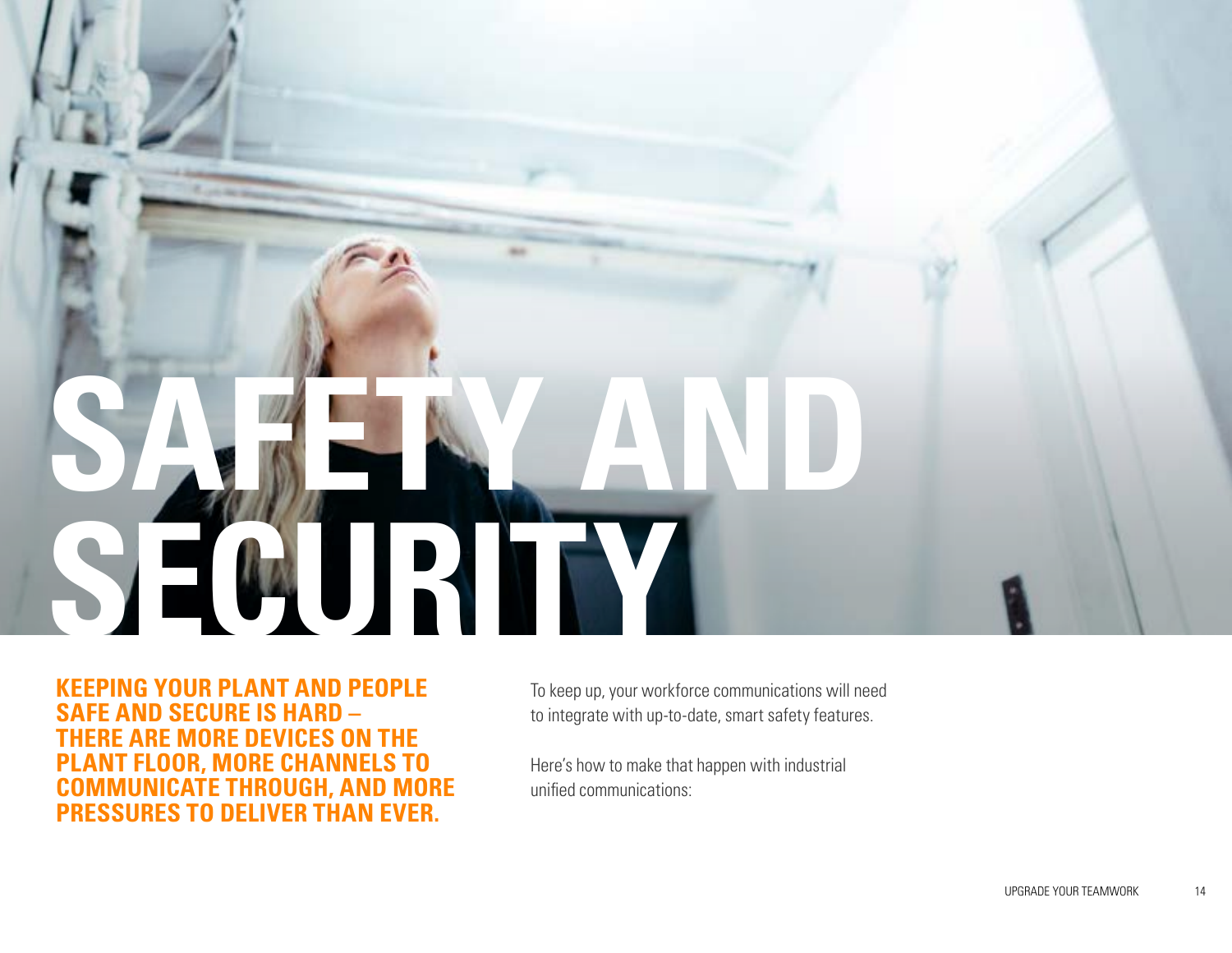#### **11. 14. PERSONNEL SAFETY**

Today's radios are integrated with features like "man down" and "lone worker." It means radios can call for help when people can't, and initiate emergency alerts if radios are inactive for longer than usual.

### **DURABILITY**

The latest digital radios have batteries designed to last a full shift. So your team members can rely on their radios to work whenever they need them.

#### **12. ALARM 15. ALARM MANAGEMENT**

Alarm management apps enable your team members to respond rapidly, letting you monitor and remotely operate doors, gates, lights, sprinklers and more.

**13. COVERAGE**

> Today's digital radios provide wider coverage than ever before, including underground areas where cellular networks can't reach.

#### **HEAVY-DUTY HEADSETS**

Heavy-duty headsets offer protection against noisy environments whilst allowing your people to make and receive radio calls. They also give your people the freedom to use their radios without touching them, so their hands are free to manage other tasks more safely.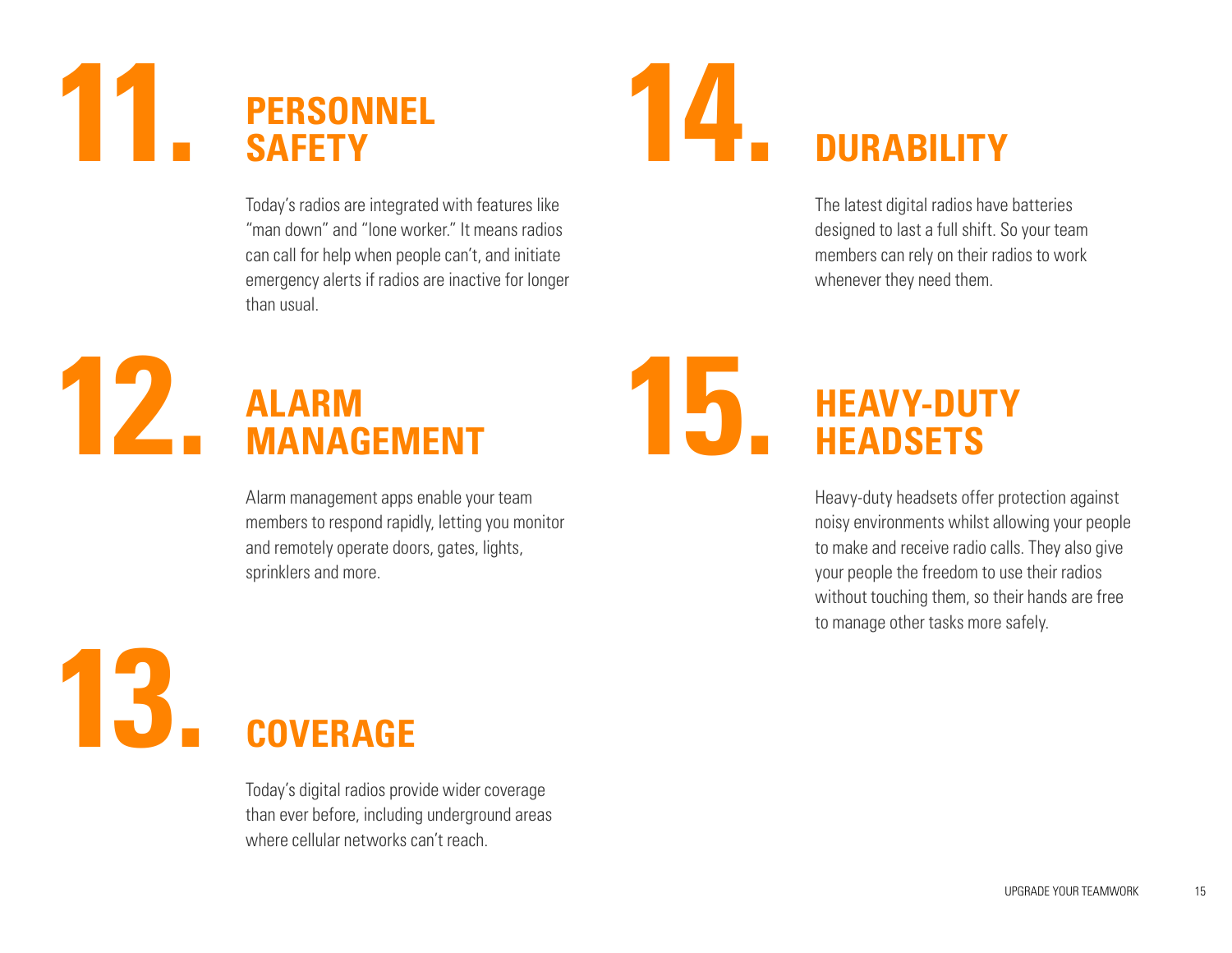People, not machines, are the real heart of your manufacturing operations. It's *people* who adapt to evolving demands and prevailing trends.

And the better-connected they are, the more effective they'll be. That's why it pays to empower your people with industrial unified communications, so they're always doing their best work, even in moments when plant productivity, uptime, safety and security are on the line.

Now – time to get the ball rolling.

Two options: you can check out some of our other material on more specific solutions to your plant's needs, or you can hit us up and get going right away.

**It's up to you.** 

**IT'S TIME TO UPGRADE YOUR TEAMWORK**